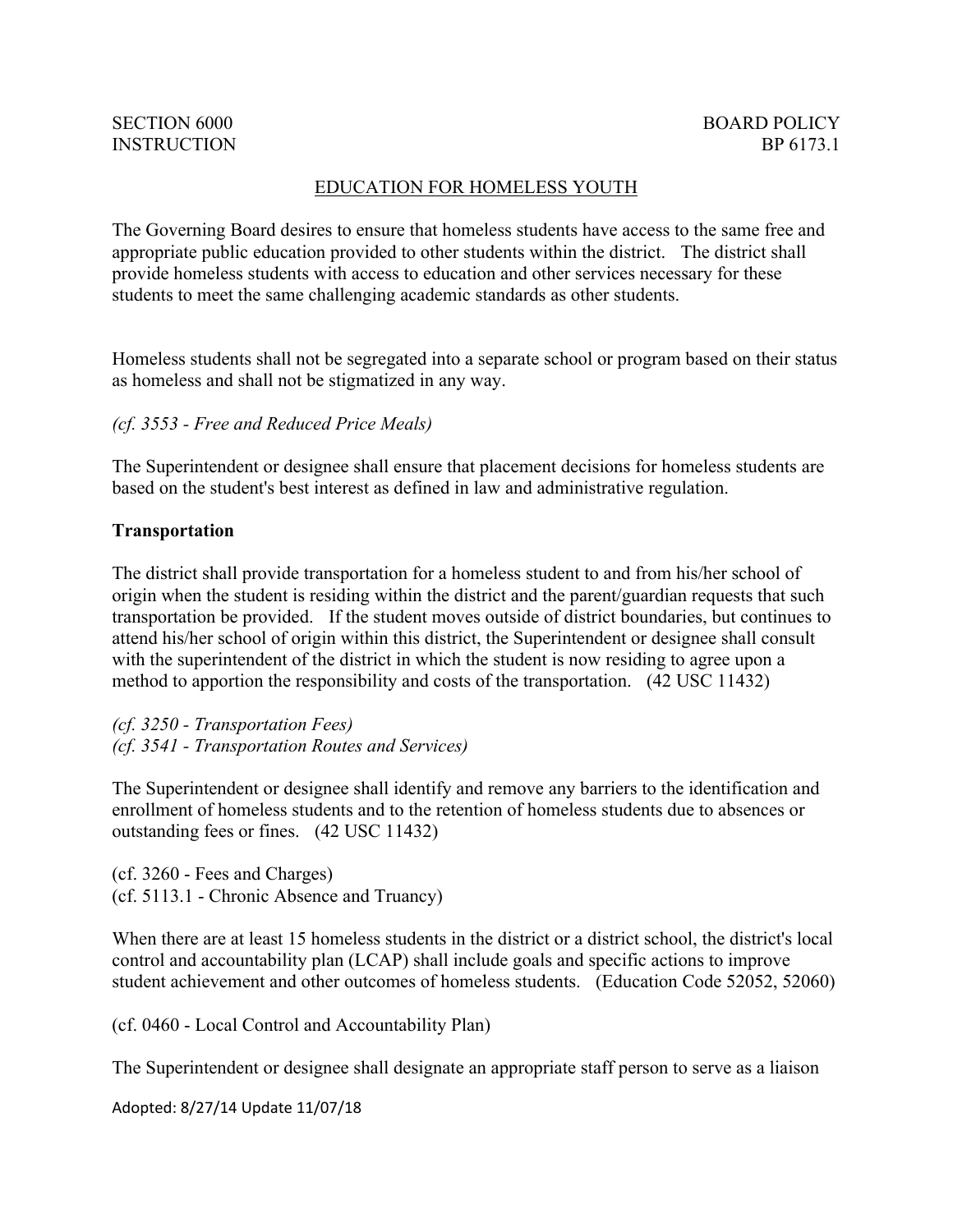for homeless children and youths. The district liaison shall fulfill the duties specified in 42 USC 11432 to assist in identifying and supporting homeless students to succeed in school.

In order to identify district students who are homeless, the Superintendent or designee may give a housing questionnaire to all parents/guardians during school registration, make referral forms readily available, include the district liaison's contact information on the district and school web sites, provide materials in a language easily understood by families and students, provide school staff with professional development on the definition and signs of homelessness, and contact appropriate local agencies to coordinate referrals for homeless children and youth and unaccompanied youth.

(cf. 1113 - District and School Web Sites) (cf. 4131 - Staff Development) (cf. 4231 - Staff Development) (cf. 4331 - Staff Development)

Information about a homeless student's living situation shall be considered part of a student's educational record, subject to the Family Educational Rights and Privacy Act and shall not be deemed to be directory information as defined in 20 USC 1232g. (42 USC 11432)

(cf. 5125 - Student Records) (cf. 5125.1 - Release of Directory Information)

The Superintendent or designee shall ensure that placement decisions for homeless students are based on the student's best interest as defined in law and administrative regulation.

Each homeless student shall be provided services that are comparable to services offered to other students in the school, including, but not limited to, transportation, educational programs for which the student meets the eligibility criteria (such as federal Title I services or similar state or local programs, programs for students with disabilities, and educational programs for English learners), career and technical education programs, programs for gifted and talented students, and school nutrition programs. (42 USC 11432)

- (cf. 3550 Food Service/Child Nutrition Program)
- (cf. 3553 Free and Reduced Price Meals)
- (cf. 5148.2 Before/After School Programs)
- (cf. 5148.3 Preschool/Early Childhood Education)
- (cf. 6159 Individualized Education Program)
- (cf. 6164.2 Guidance/Counseling Services)
- (cf. 6171 Title I Programs)
- (cf. 6172 Gifted and Talented Student Program)
- (cf. 6174 Education for English Learners)
- (cf. 6177 Summer Learning Programs)
- (cf. 6178 Career and Technical Education)
- (cf. 6179 Supplemental Instruction)

Adopted: 8/27/14 Update 11/07/18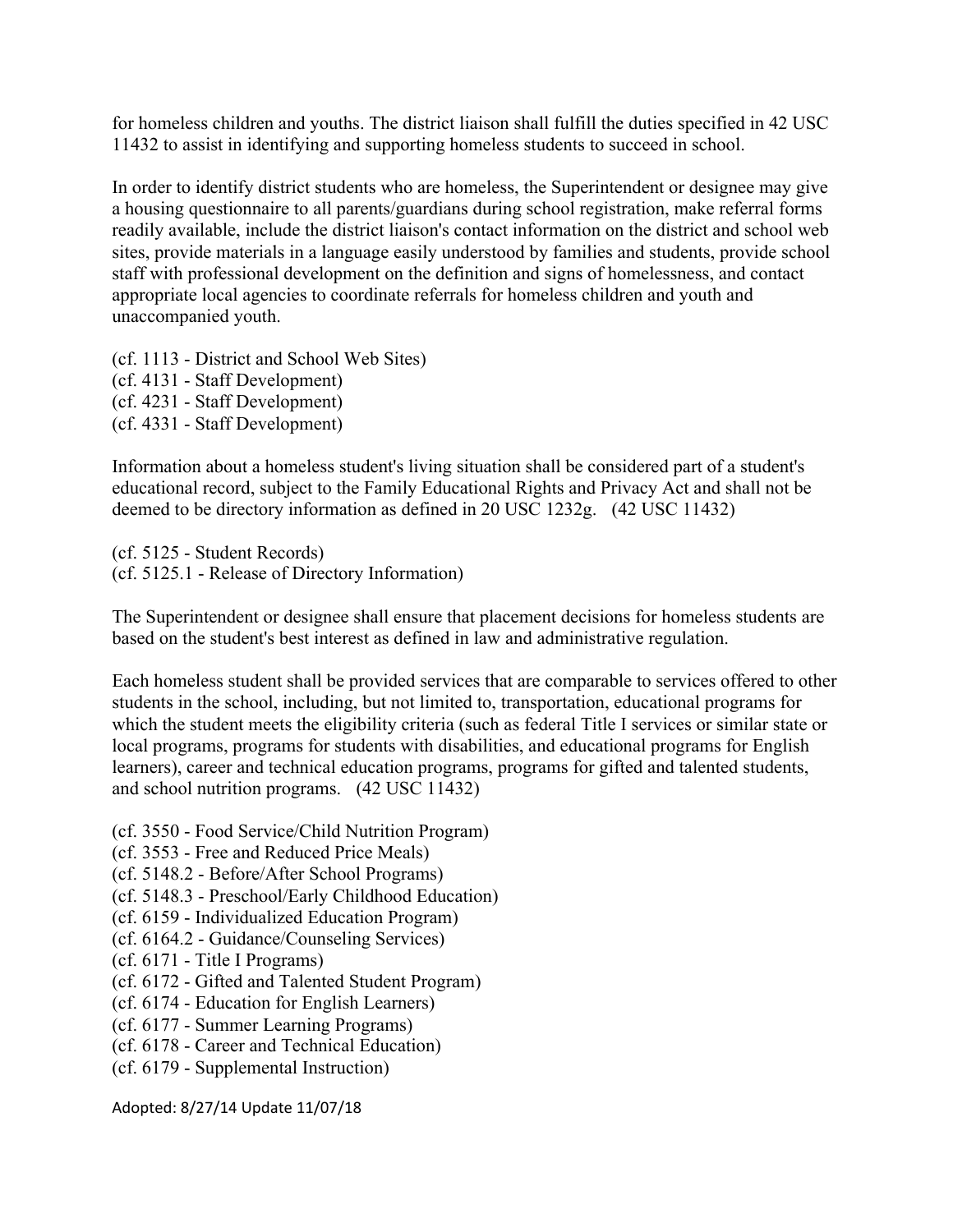Homeless students shall not be segregated into a separate school or program based on their status as homeless and shall not be stigmatized in any way. However, the Superintendent or designee may separate homeless students on school grounds as necessary for short periods of time for health and safety emergencies or to provide temporary, special, and supplementary services to meet the unique needs of homeless students. (42 USC 11432, 11433)

(cf. 0410 - Nondiscrimination in District Programs and Activities)

(cf. 3553 - Free and Reduced Price Meals)

The Superintendent or designee shall coordinate with other agencies and entities to ensure that homeless children and youth are promptly identified, ensure that homeless students have access to and are in reasonable proximity to available education and related support services, and raise the awareness of school personnel and service providers of the effects of short-term stays in a shelter and other challenges associated with homelessness. Toward these ends, the Superintendent or designee shall collaborate with local social services agencies, other agencies or entities providing services to homeless children and youth, and, if applicable, transitional housing facilities. In addition, the Superintendent or designee shall coordinate transportation, transfer of school records, and other inter district activities with other local educational agencies. As necessary, the Superintendent or designee shall coordinate, within the district and with other involved local educational agencies, services for homeless students and services for students with disabilities. (42 USC 11432)

(cf. 1400 - Relations Between Other Governmental Agencies and the Schools)

District liaisons and other appropriate staff shall participate in professional development and other technical assistance activities to assist them in identifying and meeting the needs of homeless students and to provide training on the definitions of terms related to homelessness. (42 USC 11432)

At least annually, the Superintendent or designee shall report to the Board on outcomes for homeless students, which may include, but are not limited to, school attendance, student achievement test results, promotion and retention rates by grade level, graduation rates, suspension/expulsion rates, and other outcomes related to any goals and specific actions identified in the LCAP. Based on the evaluation data, the district shall revise its strategies as needed to better support the education of homeless students.

(cf. 0500 - Accountability) (cf. 6162.51 - State Academic Achievement Tests) (cf. 6190 - Evaluation of the Instructional Program)

Legal Reference:

Adopted: 8/27/14 Update 11/07/18